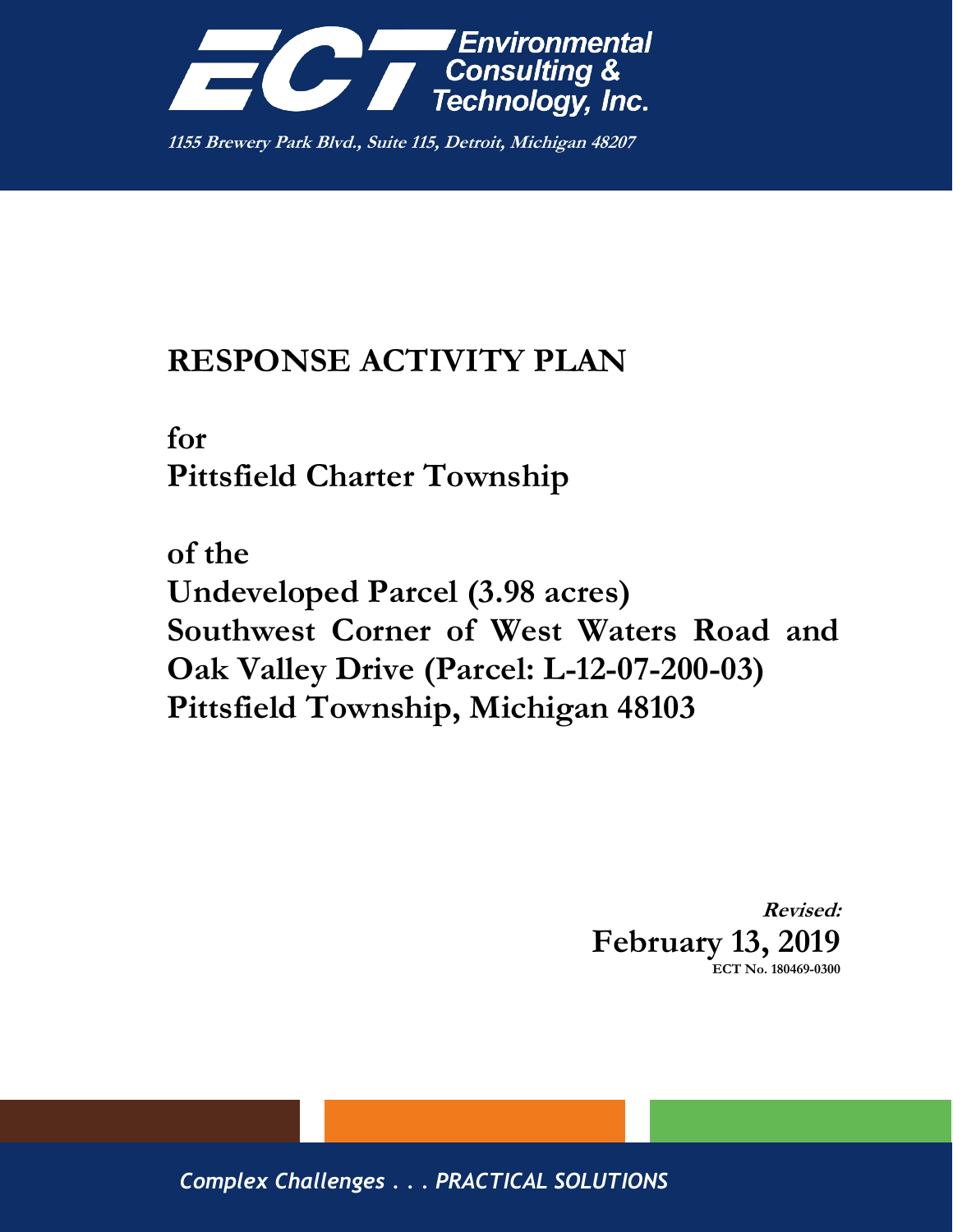## **Document Review**

The dual signatory process is an integral part of Environmental Consulting & Technology, Inc.'s (ECT's) Document Review Policy No. 9.03. All ECT documents undergo technical/peer review prior to dispatching these documents to any outside entity.

The environmental assessment described herein was conducted by the undersigned employees of ECT. ECT's investigation consisted solely of the activities described in the Introduction of this report, and in accordance with the Terms and Conditions of the Standard Consulting Services Agreement signed prior to initiation of the assessment, as applicable.

We declare that, to the best of our professional knowledge and belief, we meet the definition of environmental professionals as defined in §312.10 of 40 C.F.R. 312. We have the specific qualifications based on education, training, and experience to assess a property of the nature, history, and setting of the Subject Property. We have developed and performed the all appropriate inquiries in conformance with the standards and practices set forth in 40 C.F.R. Part 312.

This document has been authored and reviewed by the following employees:

Maura Gibbons Dirk Mammen Author Peer Review

December 5, 2018 Date Date

Signature

| December 5, 2018 |  |
|------------------|--|
| Date             |  |

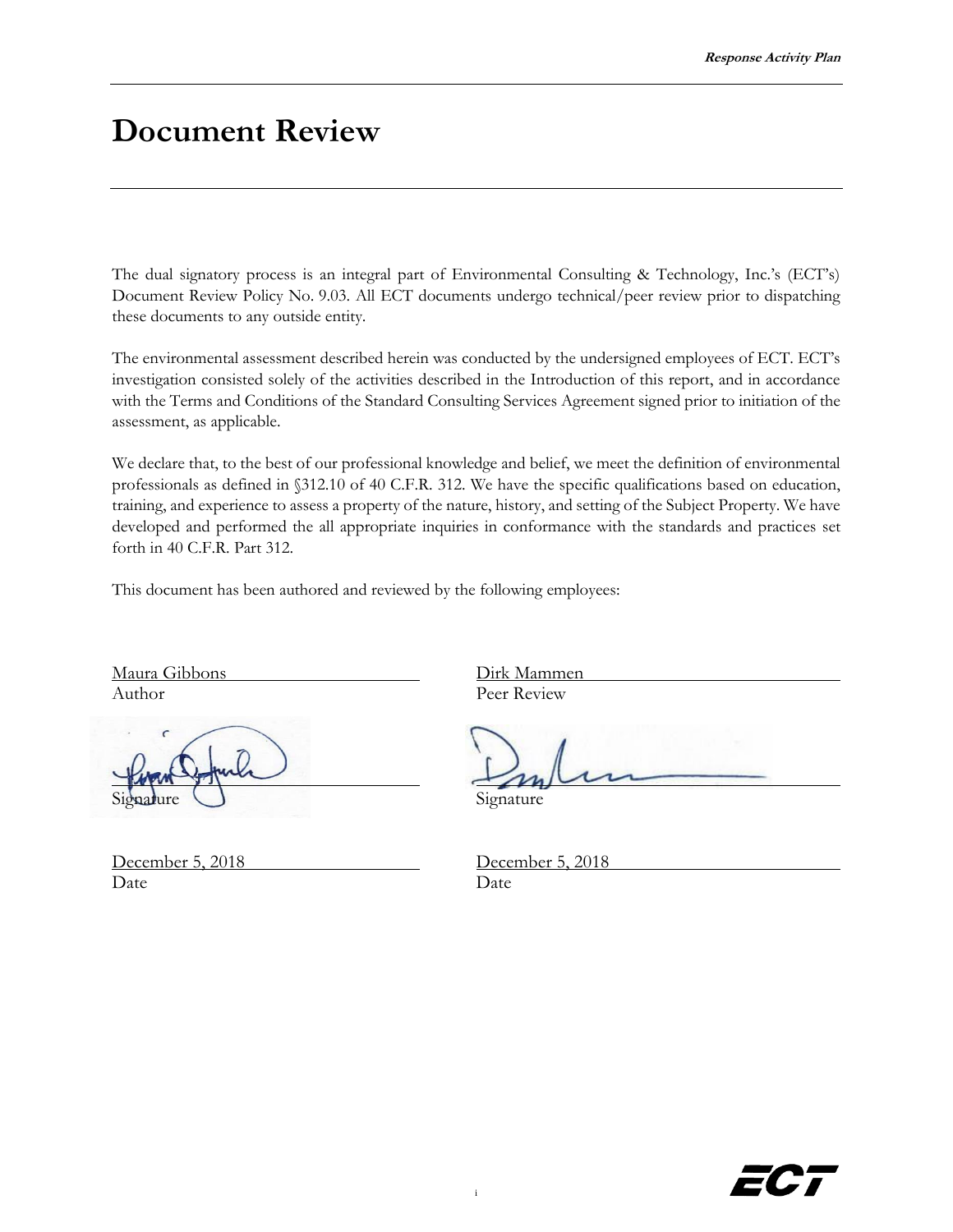# **Table of Contents**

| Section | $v_{\text{age}}$ |
|---------|------------------|
|         |                  |

| 1.0 | Introduction                                                                                                                                                                                                                                                                         |                                                    |  |
|-----|--------------------------------------------------------------------------------------------------------------------------------------------------------------------------------------------------------------------------------------------------------------------------------------|----------------------------------------------------|--|
| 2.0 | Background                                                                                                                                                                                                                                                                           | 2                                                  |  |
|     | Summary of Environmental Findings<br>2.1                                                                                                                                                                                                                                             | $\overline{2}$                                     |  |
| 3.0 | Detailed Characteristics of Proposed Property Use                                                                                                                                                                                                                                    |                                                    |  |
| 4.0 | Hazardous Substance Information                                                                                                                                                                                                                                                      |                                                    |  |
|     | Location of Hazardous Substances<br>4.1<br>4.2<br><b>Exposure Pathways and Exceeding Criteria</b>                                                                                                                                                                                    | 9<br>10                                            |  |
| 5.0 | Plan for Response Activities                                                                                                                                                                                                                                                         | 11                                                 |  |
|     | 5.1<br>Soil Management Plan<br>Health and Safety Plan<br>5.1.1<br>5.1.2 Control of Work Area<br>5.1.3 Soil Characterization<br>5.1.4 Unexpected Conditions<br>5.1.5<br>Soil Stockpile Management<br>5.1.6 Dust Control<br>5.1.7 Surface Water Protection<br>5.1.8<br>Decontamination | 11<br>11<br>11<br>11<br>13<br>13<br>13<br>13<br>13 |  |
| 6.0 | Evaluation and Demonstration of Compliance with<br>Section 7A Obligations                                                                                                                                                                                                            | 14                                                 |  |
|     | 6.1<br>Exacerbation<br>6.2<br>Preventing Unacceptable Human Risk<br>6.3<br>Taking Reasonable Precautions<br>6.4<br>Reasonable Cooperation with Response Activities<br>6.5<br>Use Restriction Compliance                                                                              | 14<br>14<br>14<br>14<br>15                         |  |

6.6 [Effectiveness or Integrity of Use Restrictions](#page-14-1) 15

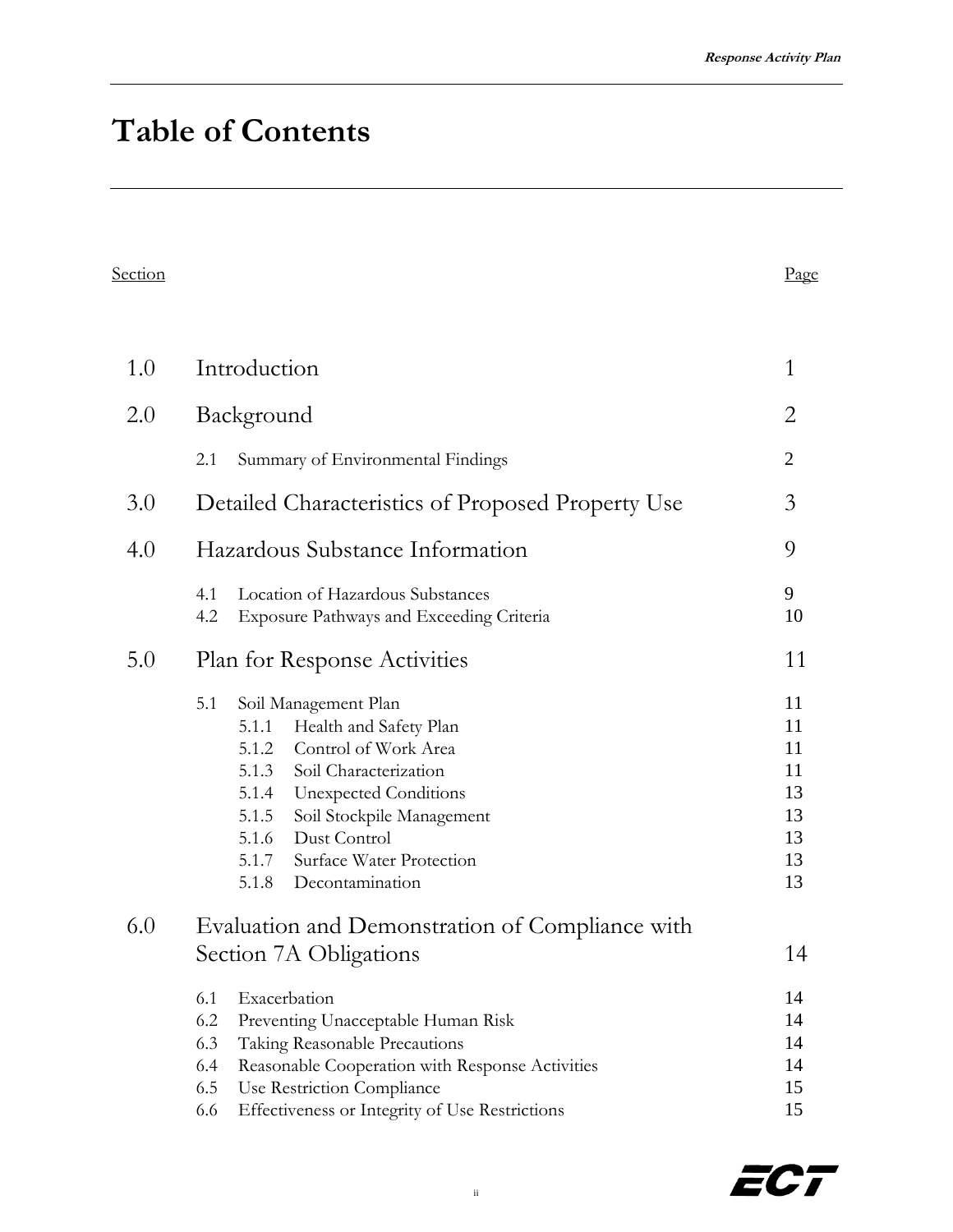| 7.0  | <b>Notification Requirements</b>                                                                                       | 16       |
|------|------------------------------------------------------------------------------------------------------------------------|----------|
|      | Rule 1013 Notice - Utility/Easement Holders<br>7.1                                                                     | 16       |
|      | Rule 1015 Notice - Abandoned Containers<br>7.2                                                                         | 16       |
|      | 7.3<br>Rule 1017 Notice - Migrating Contamination                                                                      | 16       |
|      | Rule 1019 Notice - Fire/Explosion Hazards<br>7.4                                                                       | 16       |
|      | 7.5<br>Soil Movement Notice                                                                                            | 17       |
| 8.0  | Compliance with Land Use Restrictions and Institutional<br>Controls                                                    |          |
|      | Cooperation, Assistance, and Access<br>8.1<br>Compliance with Information Requests and Administrative Subpoenas<br>8.2 | 11<br>11 |
| 9.0  | Limitations                                                                                                            | 12       |
| 10 0 | References                                                                                                             | 13       |

#### **TABLES**

Table 1 – Soil Analytical Summary

#### **FIGURES**

Figure 1 – Site Location Map Figure 2 – Site and Surrounding Properties Map Figure 3 – Boring Location Map

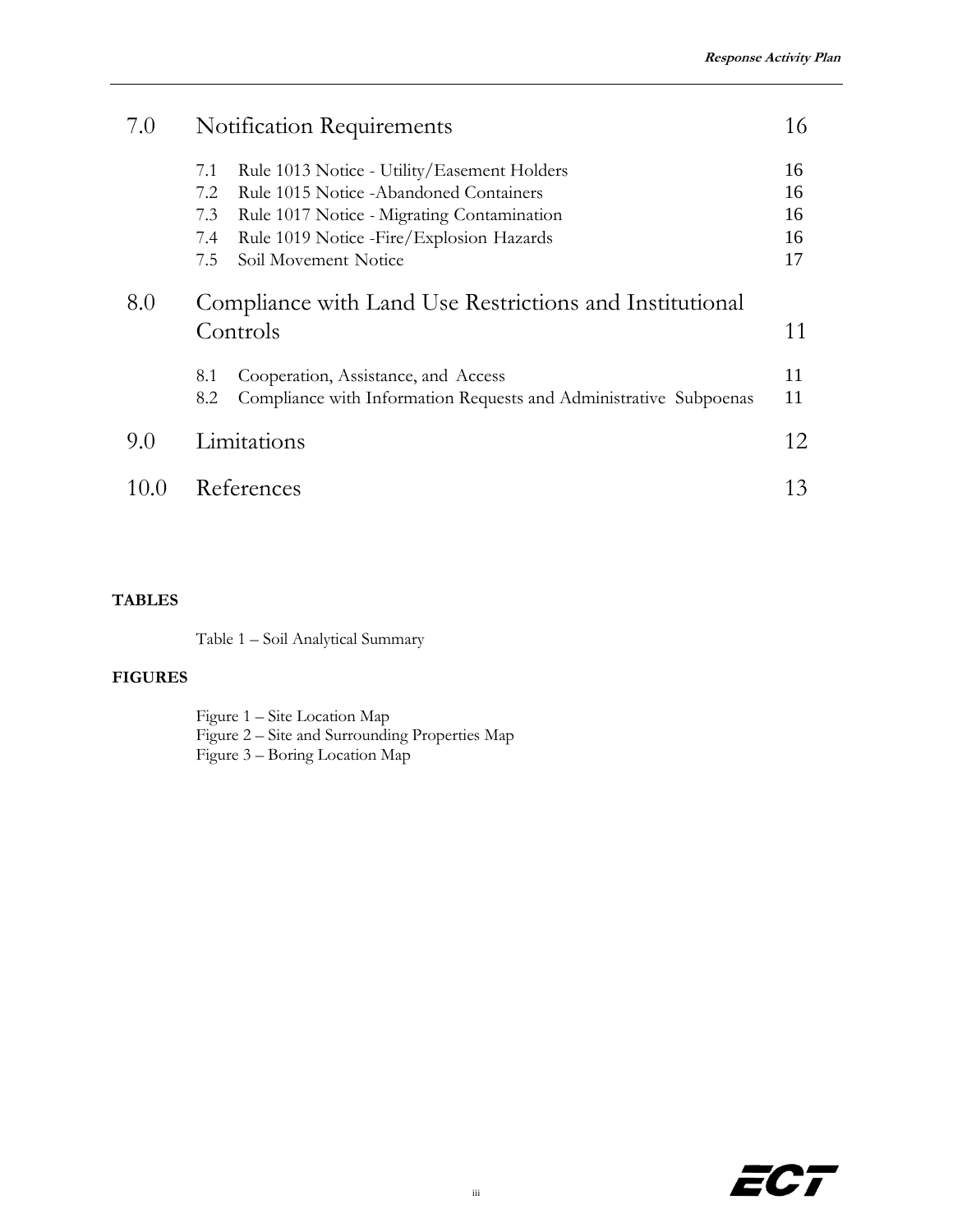# **List of Acronyms**

| AAI           | All Appropriate Inquiry                            |
|---------------|----------------------------------------------------|
| <b>ASTM</b>   | American Society for Testing and Materials         |
| BEA           | <b>Baseline Environmental Assessment</b>           |
| bgs           | Below ground surface                               |
| DC            | Direct Contact                                     |
| <b>DWP</b>    | Drinking Water Protection                          |
| <b>ECT</b>    | Environmental Consulting & Technology, Inc.        |
| ESA           | <b>Environmental Site Assessment</b>               |
| <b>GRCC</b>   | Generic Residential Cleanup Criteria               |
| GSI           | Groundwater Surface Water Interface                |
| <b>MBSS</b>   | Michigan Background Soil Survey                    |
| <b>MDEQ</b>   | Michigan Department of Environmental Quality       |
| <b>NREPA</b>  | Natural Resources and Environmental Protection Act |
| <b>RCRA</b>   | Resource Conservation and Recovery Act             |
| <b>RAP</b>    | Response Activity Plan                             |
| <b>REC</b>    | Recognized Environmental Condition                 |
| $\frac{u}{g}$ | Micrograms per kilograms                           |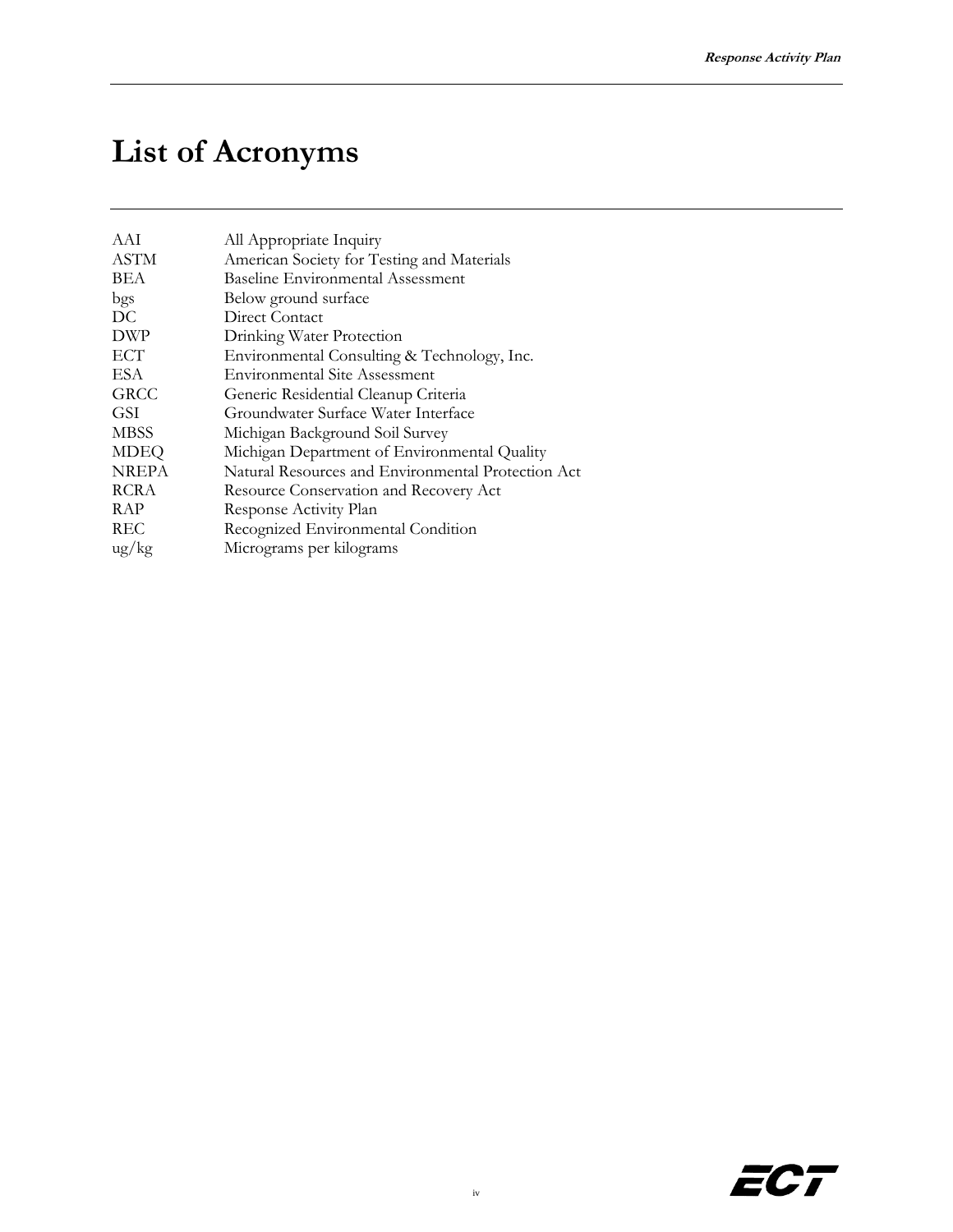## <span id="page-5-0"></span>**1.0 Introduction**

Environmental Consulting & Technology, Inc. (ECT) has prepared this Response Activity Plan (RAP) for the undeveloped parcel located at the southwest corner of the intersection of West Waters Road and Oak Valley Drive, in Pittsfield Charter Township, Washtenaw County, Michigan (hereafter referred to as the Subject Property).

Appropriate due diligence and limited subsurface investigation activities have been conducted at the Subject Property as a prerequisite to property use activities and property transfer. In October 2018, ECT's Phase II Environmental Site Assessment (ESA) produced reliable data to show shallow soil at the Subject Property are affected with concentrations of contaminants originating from historic on-site land uses that qualify the Subject Property as a "Facility" pursuant Part 201 of the Natural Resources and Environmental Protection Act (NREPA), Public Act 451 of 1994, as amended. Accordingly, the Subject Property's current and prospective owners (referred to hereafter as the Submitters) hereby acknowledge due care obligations pursuant to Section 20107a of Part 201 of NREPA with respect to:

- Preventing exacerbation of the pre-existing contamination.
- Preventing unacceptable human exposure and mitigating fire and explosion hazards to allow for the intended use of the Subject Property in a manner that protects public health and safety.
- Taking reasonable precautions against the reasonably foreseeable acts or omissions of a third party.
- Providing reasonable cooperation, assistance, and access to persons authorized to conduct response activities at the Subject Property, including the cooperation and access necessary for the installation, operation, and maintenance of any response activity at the Subject Property.
- Complying with any land use or resource use restrictions established or relied on in connection with any response activity at the Subject Property.
- Not impeding the effectiveness or integrity of any land use engineering control or resource use restriction employed at the Subject Property in connection with any response activity.

This plan provides the information to document due care compliance based on the results of the subsurface investigation activities completed by ECT, and describes the activities that shall be undertaken at the Subject Property to demonstrate compliance with Section 20107a of Part 201 of NREPA.

1

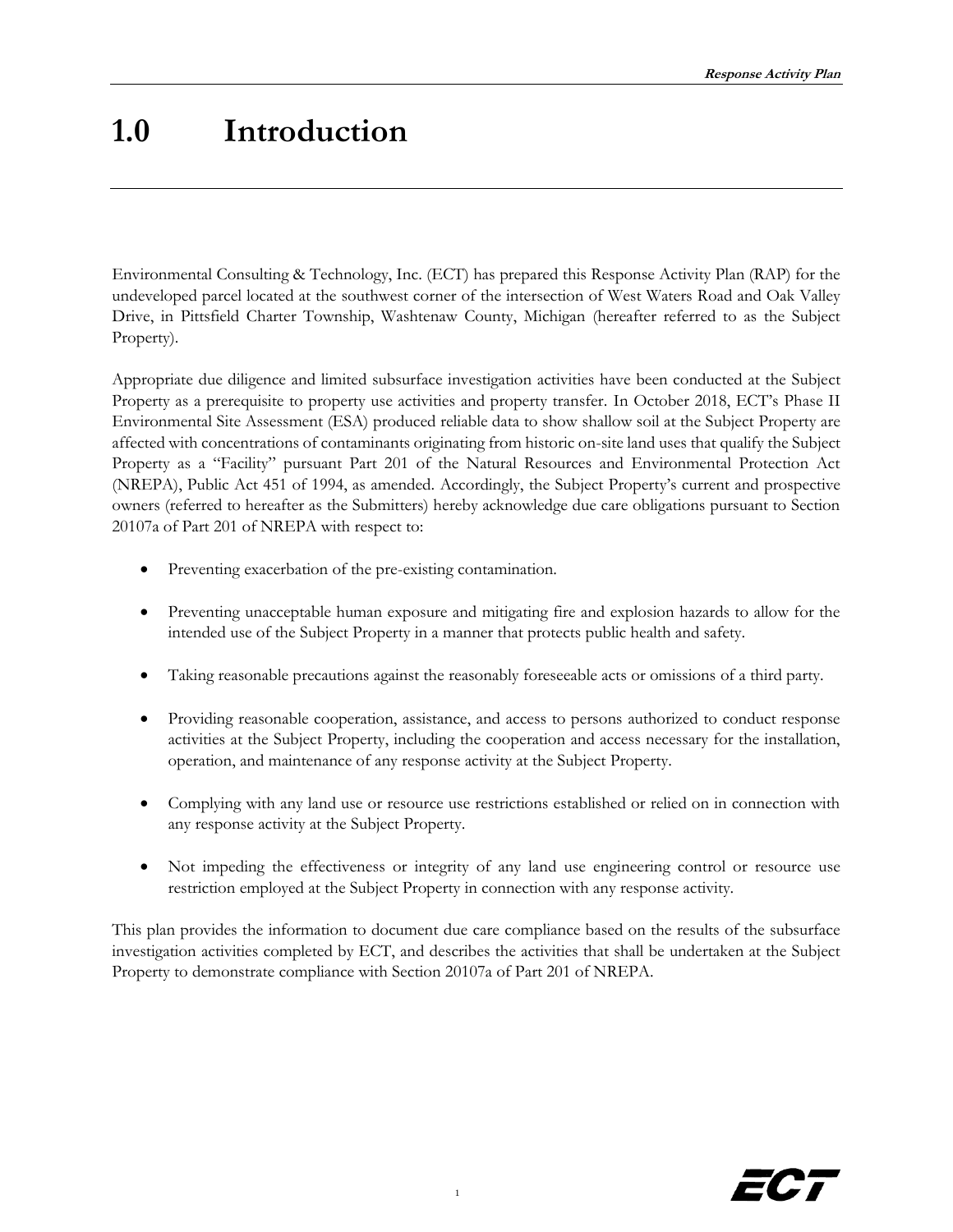## <span id="page-6-0"></span>**2.0 Background**

The Subject Property is comprised of a single parcel (#L-12-07-200-003) containing approximately 3.98 acres of undeveloped land. The Subject Property is part of the Northwest ¼ of Section 7, Township 3 South, Range 6 East, in Washtenaw County, Michigan and is situated along the south side of West Waters Road and along the west side of Oak Valley Drive. Additionally, ECT extrapolated the latitude and longitude for the approximate center of the Subject Property, which are 42.2424710 and 83.7719150 degrees, respectively.

The Subject Property is undeveloped and currently covered by grass and dense woodland. Overhead utility lines transect through the south-central portion of the Subject Property, and a drain is located within the vegetated area throughout the southern portion of the Subject Property. The elevation of the Subject Property is approximately three (3) feet higher than the sidewalk bordering to the north. The surrounding area is a mixture of residential and commercial properties. The location of the Subject Property is indicated on **Figure 1,** Site Location Map. The general layout of the property is presented on **Figure 2,** Site and Surrounding Properties Map. The legal description of the Subject Property is below:

**Parcel #L-12-07-200-003:** "\*OLD SID – L-12-007-019-00 PI 7-5H-1 COM AT N ¼ COR OF SEC 7, TH W 649.95 FT ON N/L OF SECTO POB, TH W 292 FT ON SAID N/L, TH DEFL 89-42-30 LFT 594 FT, TH DEFL 90-17-30 LFT 292 FT, TH DEFL 89-42-30 LFT 594 FT TO POB PART NW ¼ SEC 7 T3S R6E 3.98 AC."

### <span id="page-6-1"></span>**2.1 Summary of Environmental Findings**

On August 10, 2018, ECT, on behalf of the Client, completed a Phase I ESA in general conformance with the scope and limitations of ASTM Practice E 1527-13 for the Subject Property. The Phase I ESA identified one (1) recognized environmental condition (REC) in connection with the Subject Property which is as follows:

 A geotechnical survey conducted on the Subject Property indicated that the site has been filled with compacted sand and occasional broken brick and concrete. There were no records available that provided information as to when the site was filled, the origin of the fill material, or if the fill material has been characterized for potential contaminants.

Based on a review of reasonably ascertainable historical records, the Subject Property has historically been used as agricultural land as early as 1937 through approximately the late 1980's. Currently, the Subject Property was undeveloped, covered by grass and densely vegetated woodland.

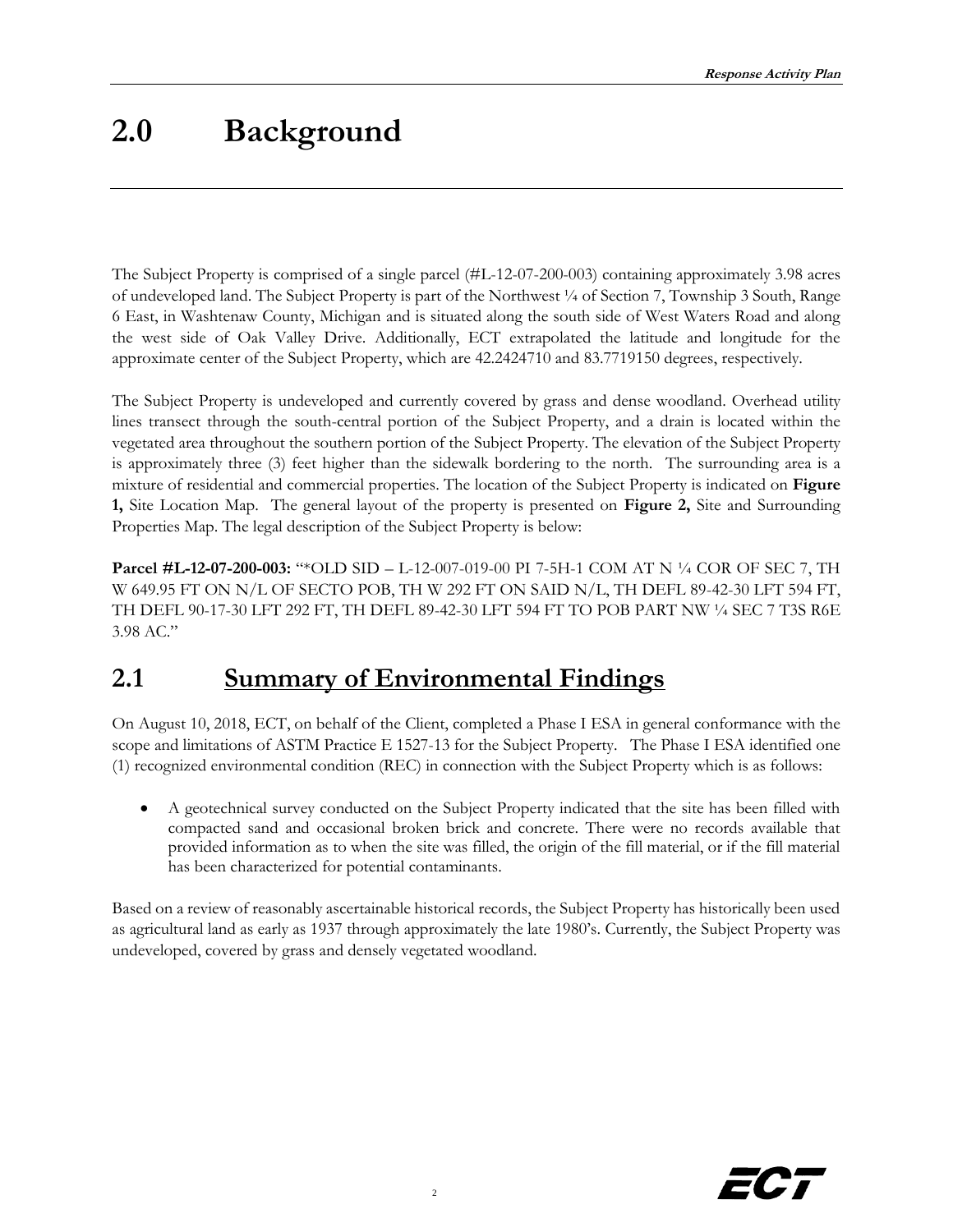# <span id="page-7-0"></span>**3.0 Detailed Characteristics of Proposed Property Use**

The Submitters intend to hold the Subject Property and maintain it in a manner consistent with local zoning and land-use ordinances. (Operations will not involve the use of hazardous substances in a manner that would be considered a significant hazardous substance use as defined in Rule 901[o].) Key considerations that are pertinent to this type of Subject Property activity with respect to its due care compliance documentation are:

- The Submitters will not use or store significant quantities of hazardous substances or petroleum products at or on the Subject Property other than those quantities typically associated with routine Subject Property maintenance.
- The prospective owner of the Subject Property intends to utilize the parcel for passive recreation use and open green space.

3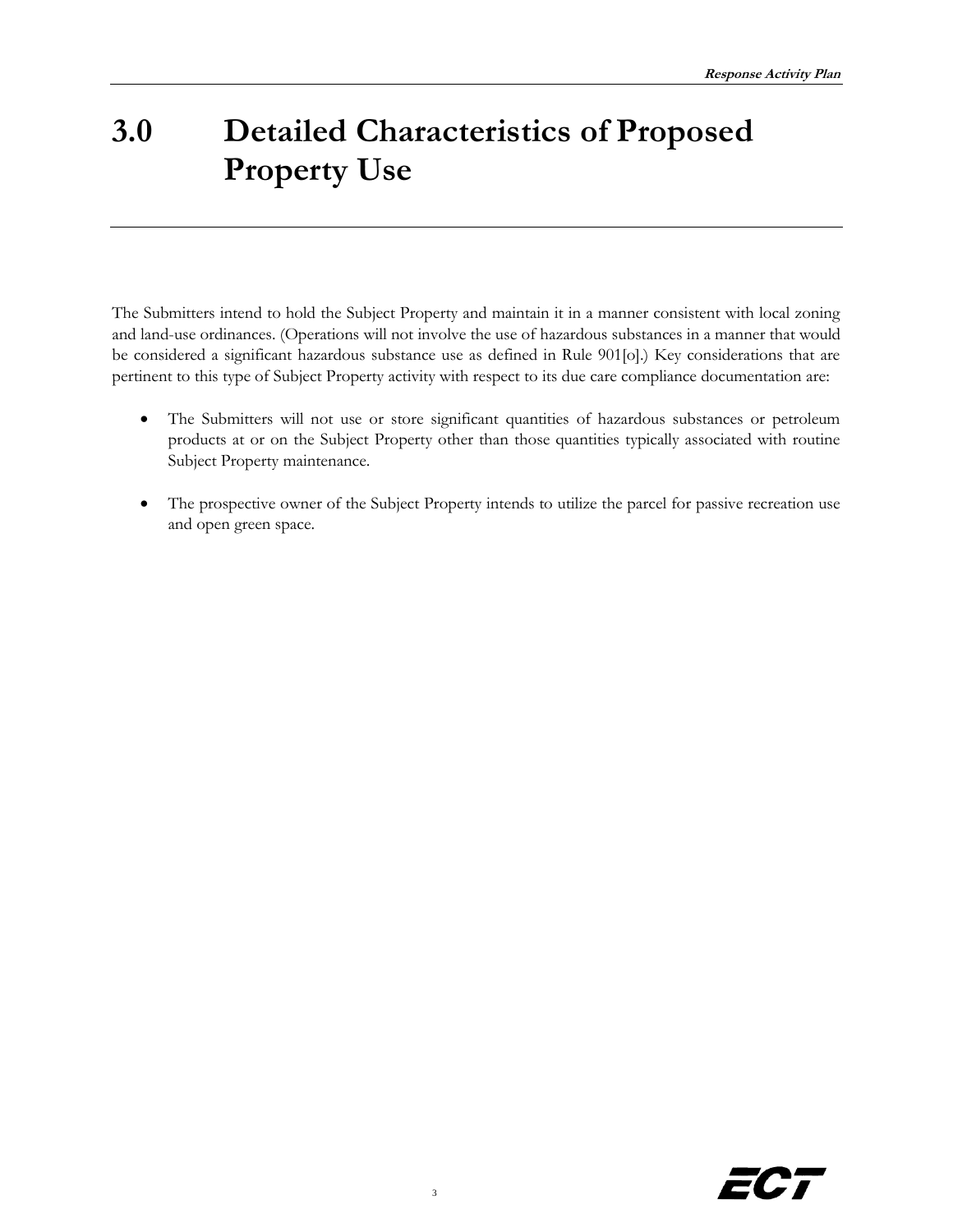## <span id="page-8-0"></span>**4.0 Hazardous Substance Information**

### <span id="page-8-1"></span>**4.1 Location of Hazardous Substances**

In evaluating the sample locations and analytical testing parameters described herein, the Submitters relied upon their consultants' best judgment of the hazardous substances most likely to be present as contaminants at the Subject Property based upon a variety of factors, including the results of a historical property use review and physical site reconnaissance performed in general conformance with the scope and limitations of American Society for Testing and Materials (ASTM) Practice E 1527-13. As a result of the identified REC in association with the Subject Property, site investigation activities were performed in September 2017. The results of the investigation are described in ECT's Phase II ESA, dated October 15, 2018. The investigation included the collection of four shallow soil samples by hand auger methods. The Boring Location Map is provided as **Figure 3**, which is a scaled site map depicting sample locations, depths, and contaminant concentrations*.*

The Soil Analytical Summary is provided as **Table 1** and compares the soil results to applicable Michigan Department of Environmental Quality (MDEQ) Part 201 Generic Residential Cleanup Criteria (GRCC). Although several results exceed the GRCC, the MDEQ allows comparison of these concentrations to a regionally based criteria that is more reflective of naturally occurring metals based on the local glacial geology. As such, these results are compared to the Michigan Background Soil Survey (MBSS) for topsoil within the Huron-Erie Glacial Lobe Area. A summary of the analytical soil results is presented below:

- Arsenic was detected in all soil samples at concentrations ranging between 6,300 to 9,700 micrograms per kilograms (ug/kg). Although these concentrations exceed the GRCC for drinking water protection (DWP) (4,600 ug/kg), groundwater surface water interface (GSI) (4,600 ug/kg) criteria, and direct contact (DC)  $(7,600 \text{ ug/kg})$  criteria at locations HA-1 and HA-2, they do not exceed the MBSS background criteria (11,000 ug/kg).
- Chromium (total) was detected in all soil samples at concentrations ranging between 17,800 to 21,900 ug/kg. Although the concentrations of chromium (total) in the soil samples collected from boring HA-2, HA-3, and HA-4 exceed the GSI (3,300 ug/kg) criteria, they do not exceed the MBSS background criteria (37,000 ug/kg).
- Selenium was detected in all soil samples at concentrations ranging between 6,000 to 7,700 ug/kg. The concentrations of selenium in all soil samples exceed the DWP  $(4,000 \text{ ug/kg})$  and GSI  $(400 \text{ ug/kg})$ criteria of the GRCC, as well as the MBSS background criteria (3,900 – 4,700 ug/kg).
- Other metals were detected in the soil samples; however, the concentrations were below their respective GRCC.
- PCBs were not detected in the soil samples.

Groundwater was not encountered during the investigation.

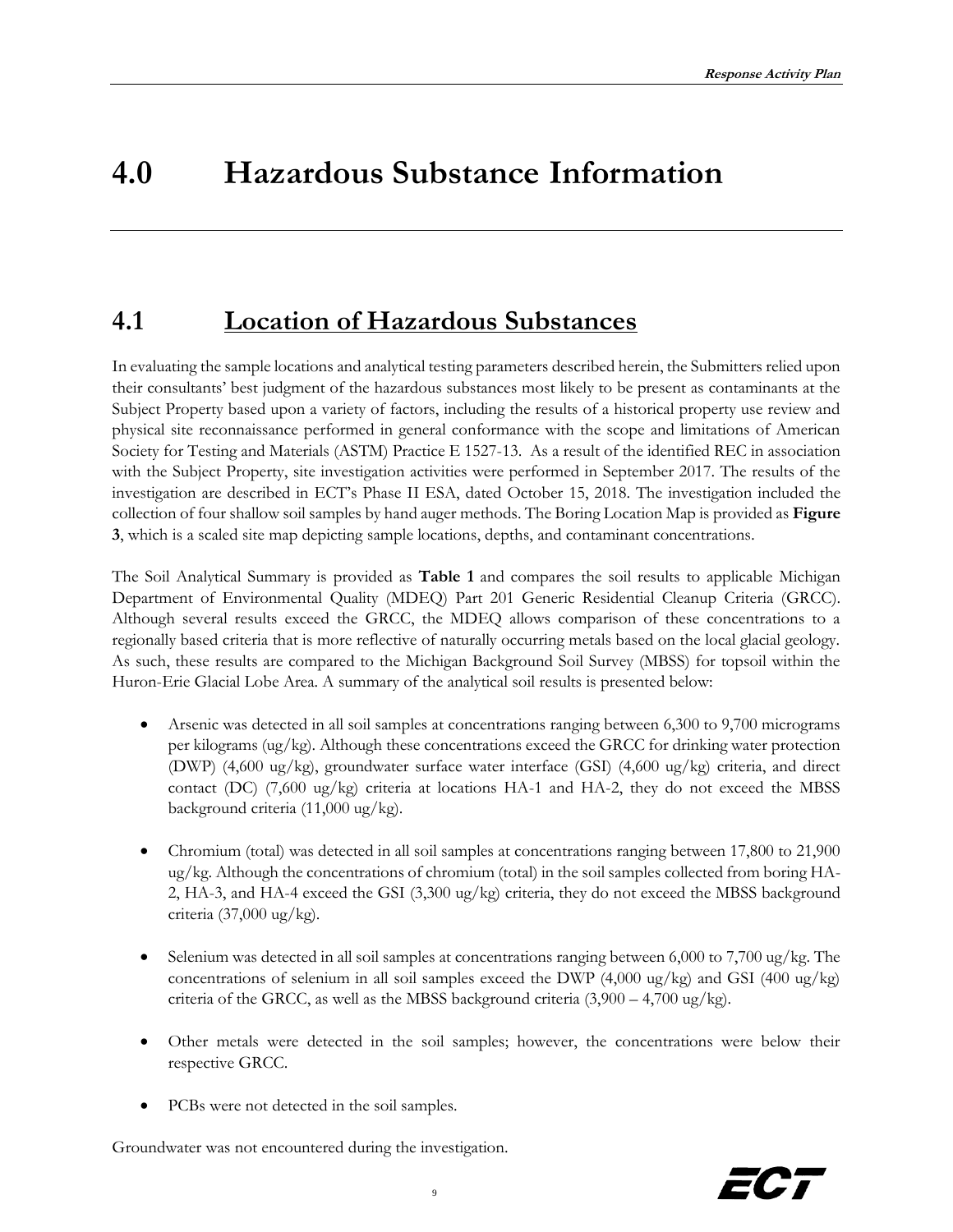## <span id="page-9-0"></span>**4.2 Exposure Pathways and Exceeding Criteria**

Concentrations of selenium collected from the fill material on the Subject Property in September 2018 exceed the MDEQ Part 201 GRCC and MBSS, which present possible exposure pathways via migration to drinking water receptors and leaching to groundwater and migration to a GSI receptor. The Subject Property and surrounding properties are provided with potable water from Ypsilanti Community Utilities Authority; therefore, the groundwater migration to a drinking water receptor is not a significant exposure pathway. The fill material is reported to lie on the upper three feet of the Subject Property. Below the fill, ECT observed mostly brown clay with some sand. Based on the shallowness of the fill, hazardous substances will not migrate deeper into the groundwater aquifer; therefore, the leaching to groundwater and migration to a GSI receptor is not a significant exposure pathway.

Possible exposure pathways for impacted soil are as follows:

- Soil leaching to groundwater and migration to a drinking water receptor
- Soil leaching to a groundwater and migration to a GSI receptor
- Soil volatilization to an indoor air inhalation receptor
- Soil volatilization to an ambient air inhalation receptor
- Soil direct contact

#### **Summary of Hazardous Substance Exceeding Generic Criteria and MBSS**

| Hazardous<br>Substance | $CAS \neq$ | Concentration         | Sample Location     | Criteria Exceeded                                                               |
|------------------------|------------|-----------------------|---------------------|---------------------------------------------------------------------------------|
| Selenium               | 7782-49-2  | $6,000 - 7,700$ ug/kg | $HA-1, 2, 3, and 4$ | $DWP(4,000 \text{ ug/kg})$<br>$GSI$ (400 ug/kg)<br>MBSS $(4,700 \text{ ug/kg})$ |

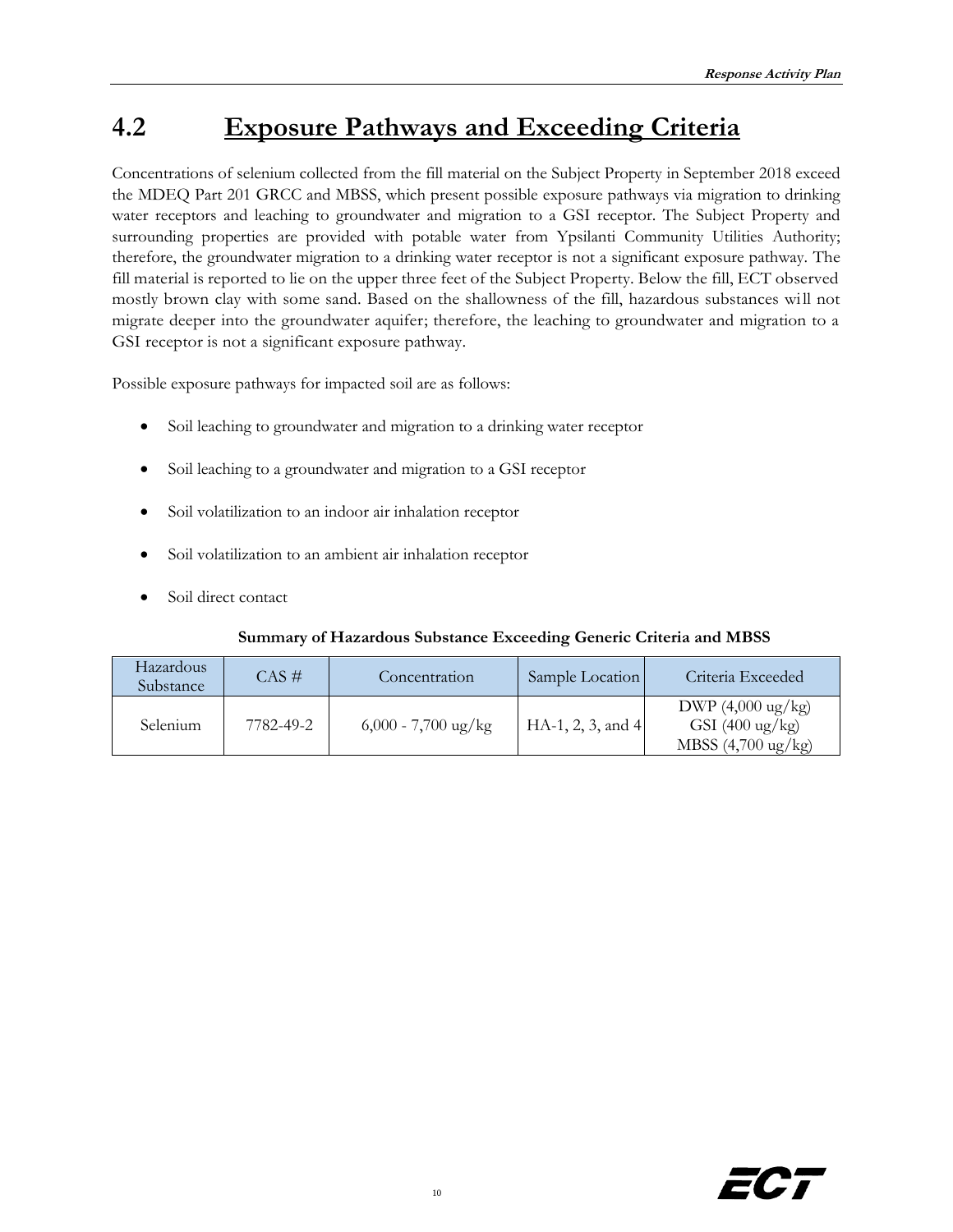# <span id="page-10-0"></span>**5.0 Plan for Response Activities**

The Submitters will implement response activities to prevent and mitigate unacceptable contaminant exposure to employees, consultants and contractors, the local public and environment.

The fill material with exceeding concentrations of selenium is covered by vegetation, which makes exacerbation through relocation of contaminated materials unlikely. Because shallow impacted soils are known to be present, due care activities with respect to the removal, relocation, and handling of soils will be necessary.

### <span id="page-10-1"></span>**5.1 Soil Management Plan**

Although extensive site grading activities are not anticipated and restricted only to the path system and park features, soil contamination may be encountered during construction. Please note that only a conceptual plan for the park has been prepared, however mass grading or excavation activities are not likely. All personnel, whether employees of the Township or contractors, conducting excavation or other soil-disturbing operations must be made aware that there is a potential for encountering contamination, and must know the procedures for dealing with contamination.

#### <span id="page-10-2"></span>**5.1.1 Health and Safety Plan**

A health and safety plan that addresses the potential exposure to site contaminants and provides requirements to control such exposure, including appropriate engineering and administrative controls and personal protective equipment will be developed prior to any soil-disturbing activities.

In addition, open excavations will be demarcated with barricades and caution tape during periods of inactivity and at the end of each workday to reduce the potential of personnel falling into the excavations. The excavations will be maintained to mitigate physical hazards to personnel working in or entering the area after work is completed.

#### <span id="page-10-3"></span>**5.1.2 Control of Work Area**

Before any soil-disturbing activities are conducted at the site, the Township or its contractor performing the work shall secure the work area to limit access to only those staff that are authorized. Excavation and construction activities shall be performed in a manner that minimizes worker exposure and protects the environment from site contaminants. A designated work area boundary shall be established for excavation and construction activities.

#### <span id="page-10-4"></span>**5.1.3 Soil Characterization**

As a first step, the Township will devise and implement a sampling and analysis plan that utilizes incremental sampling methods to conduct additional sampling at the site. Based on the preliminary sampling data collected as part of the Phase II ESA, as well as discussion with MDEQ staff, the additional samples will be submitted to a commercial laboratory for the following analysis:

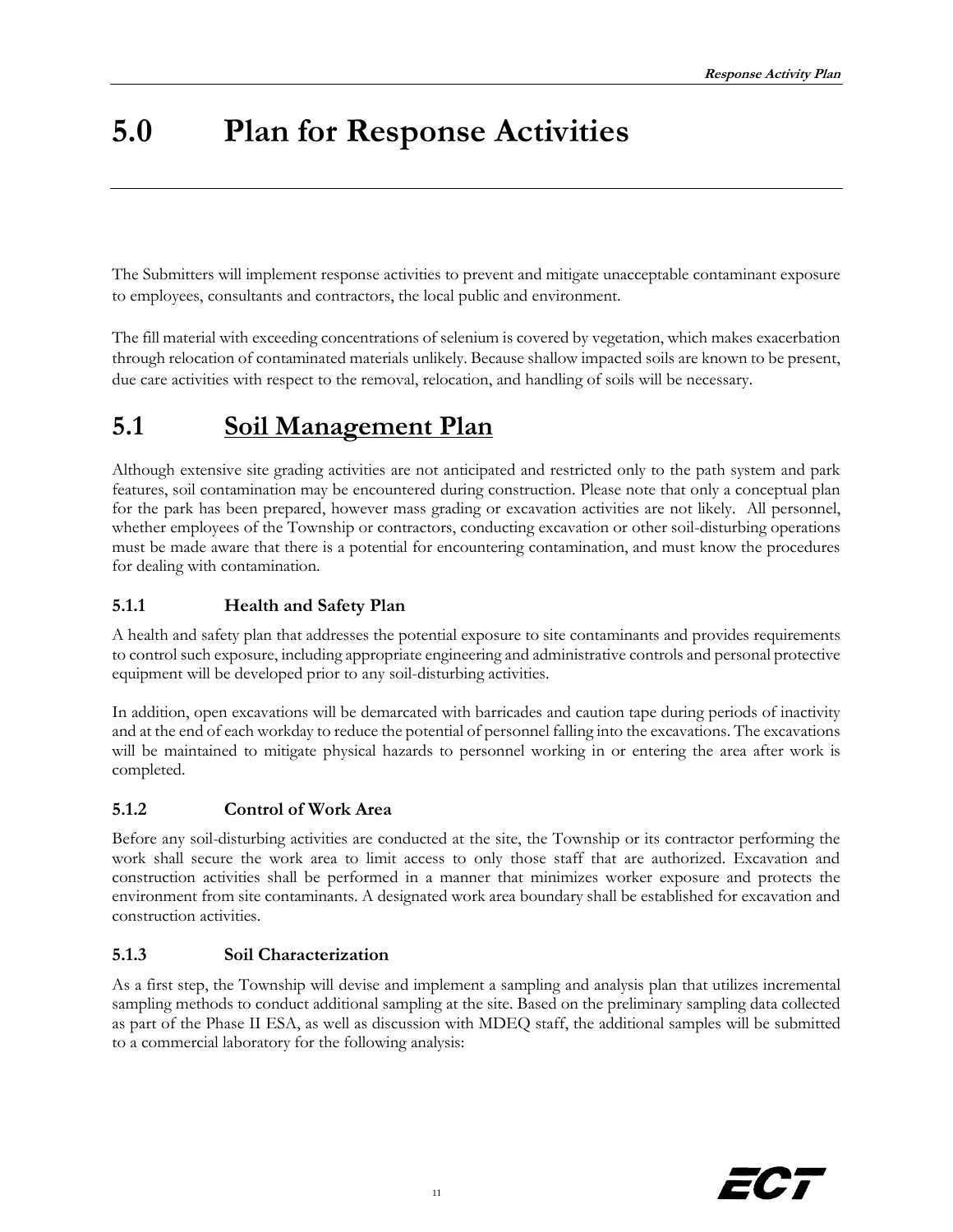| Contaminant                                | Criteria Exceeded | Analysis                                                            |
|--------------------------------------------|-------------------|---------------------------------------------------------------------|
| Arsenic                                    | DC, DWP, GSI      | Total Arsenic - EPA Method 6020<br>SPLP Arsenic - EPA Method 1312   |
| Chromium                                   | <b>GSI</b>        | Total Chromium – EPA Method 6020                                    |
| Selenium                                   | DWP, GSI          | Total Selenium - EPA Method 6020<br>SPLP Selenium - EPA Method 1312 |
| Polycyclic Aromatic<br>Hydrocarbons (PAHs) |                   | EPA Method 8270                                                     |

The results of the sampling will be used for comparison to the Part 201 Generic Residential Cleanup Criteria (GRCC). Should the results not exceed any of the Part 201 GRCC, no additional response activities will be implemented. For contaminants that exceed the Part 201 GRCC, the Township and its consultant will develop site-specific criteria for recreational use. If the contaminant concentrations exceed the site-specific criteria, the Township will incorporate the appropriate engineering controls into the final engineering and site grading design. The engineering controls will be designed based on the site-specific criteria, and are as follows:

**Direct Contact** – The following engineering controls will be incorporated into the final site plan to eliminate the direct contact pathway:

*Cover:* Use of a soil barrier will be used if it feasible within the context of the final site design. Areas with soils exceeding the site-specific, direct contact criteria will be covered using two (2) feet of clean topsoil with an underlying geotextile fabric and stabilized with a specified seed mix to minimize erosion.

*Removal:* If cover is not feasible with respect to the final site design, or does not mitigate direct contact from the public, the soil will be excavated, transported to an appropriate facility for disposal, and replaced with clean fill. If excavation becomes necessary, additional analysis of the soils may be required by the disposal facility.

**Drinking Water Protection** – The Township does not intend to utilize groundwater resources for the purposes of drinking water or irrigation. In addition, connection to the water utility is mandatory per the Township Code of Ordinances.

#### *Chapter 36 Utilities, Part 1 – Water and Sewerage System, Section 36-12*

*"Connection to the water and sewerage system; time limit. It shall be the duty of each owner, each occupant, and each person having control of an inhabited building to which a sanitary sewer and water main of the system shall become available, to connect the building sewer and water service line of said building with the sewer and water system within six months after notice of availability is sent at the direction of the Township Board of Trustees by United States mail addressed to the owner, occupant or person at the post office address of the building. After the expiration of the six-month period, it shall be unlawful for the owner, occupant or person to maintain or use a septic tank, cesspool or any other private means of disposal of sanitary sewage, or to continue to operate a private water supply in the building."*

**Groundwater Surface Interface** – Contaminated soils on the site will be managed either by cover, or removal, therefore the redevelopment of the Subject Property into a recreational use area will not exacerbate current conditions.

A preliminary conceptual design of the park includes the use of rain garden areas. To prevent stormwater infiltration through contaminated material, the rain garden areas will be excavated two (2) feet below the proposed grade, lined with a non-permeable geotextile fabric, backfilled with clean topsoil, and planted with native species. Excavated material will either be stored and capped on the site or transported to a disposal facility.

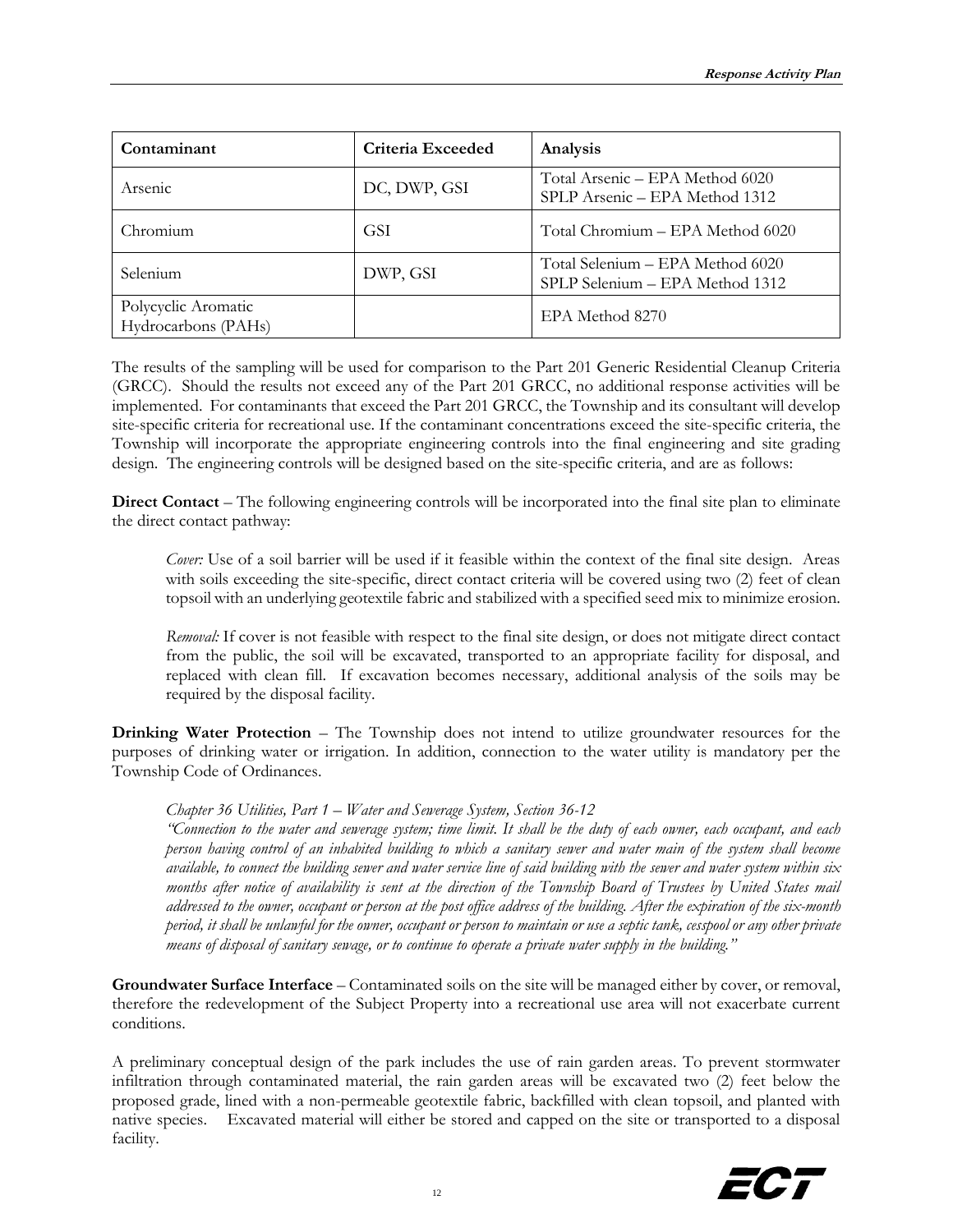#### <span id="page-12-0"></span>**5.1.4 Unexpected Conditions**

Excavation, grading or other soil-disturbing activities should immediately cease upon the discovery of potentially contaminated soil or other materials not previously identified (e.g., underground sumps or tanks). Evidence of potentially contaminated soil or other material includes, but is not limited to:

- Discolored soil;
- Odors;
- Readings on monitoring equipment indicating potential presence of contaminants;
- Presence of buried wastes, drums, pipes or other debris

#### <span id="page-12-1"></span>**5.1.5 Soil Stockpile Management**

Soil stockpiles, if used, shall be covered with material adequate to prevent soil transport by wind or rainwater runoff. Covers shall be maintained in good condition. When not covered, soil stockpile surfaces will be kept visibly moist by water spray, as necessary.

#### <span id="page-12-2"></span>**5.1.6 Dust Control**

During excavation, all exposed soil surfaces shall be kept visibly moist by water spray or covered with continuous heavy-duty plastic sheeting or other covering to minimize emissions of particulates into the atmosphere. Parking areas, staging areas, and traffic pathways on the site shall be cleaned as necessary to control dust emissions. Soil loaded into transport vehicles for off-site disposal shall be covered with tarps or other covering to minimize emissions into the atmosphere. The covering shall be in good condition, joined at the seams, and securely anchored.

#### <span id="page-12-3"></span>**5.1.7 Surface Water Protection**

Excavated soil shall be managed in a way that will not cause sediment to enter storm water runoff. The best management practices listed below shall be applied to any excavation or construction work as applicable.

- Designating a completely contained area away from storm drains for refueling or maintenance work that must be performed at the site.
- Cleaning up all spills and leaks using dry methods (e.g., absorbent materials, rags).
- Dry-sweeping dirt from paved surfaces, for general cleanup.
- Implementing soil erosion and sedimentation control measures to protect storm drains and open water features using silt fencing, earth dikes, check dams or other controls to divert, trap and filter runoff.
- Not allowing rainfall or runoff to contact contaminated soil or debris.
- Scheduling excavation work for dry-weather periods, when possible.
- Avoiding over-application by water trucks for dust control.

#### <span id="page-12-4"></span>**5.1.8 Decontamination**

Construction and excavation equipment should be performed using a brush or power washers (if appropriate) to loosen dirt. Cleaning water shall be discharged to the sanitary sewer in accordance with local requirements and shall be not be allowed to discharge into the storm sewer system or surface water features.

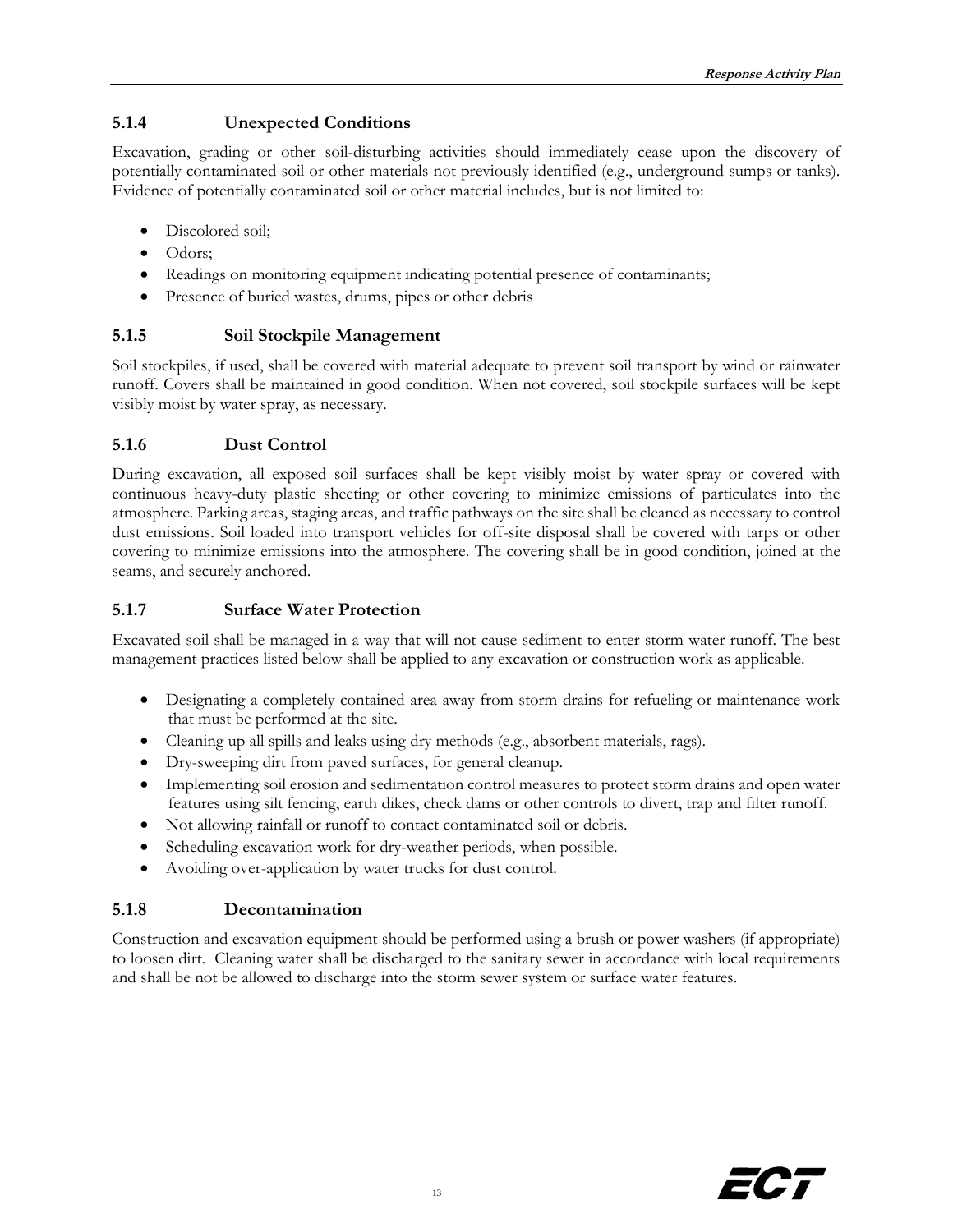# <span id="page-13-0"></span>**6.0 Evaluation and Demonstration of Compliance with Section 7A Obligations**

The due care obligations of the Submitters are described in Section 1.0, above. This section describes how the Submitters will comply with these obligations.

## <span id="page-13-1"></span>**6.1 Exacerbation**

Exacerbation occurs when an activity causes existing contamination to migrate beyond the original area of impact or the boundary of the Subject Property; accordingly, the proposed Subject Property use must not exacerbate existing contamination. The source of hazardous substances at the Subject Property has been covered by grass, and that makes exacerbation through relocation of contaminated materials unlikely.

## <span id="page-13-2"></span>**6.2 Preventing Unacceptable Human Risk**

An evaluation of existing site conditions has been completed; this evaluation has demonstrated that minimal potential exists for exposure to shallow soil contaminants based on known contaminant concentrations and their respective exposure pathways relevant to the intended use of the Subject Property.

## <span id="page-13-3"></span>**6.3 Taking Reasonable Precautions**

Precautions will be taken against the reasonably foreseeable acts or omissions of a third party. Personnel who may work at the Subject Property in the future will be notified by the Submitters of the presence and nature of existing contamination and will be provided access to this due care compliance documentation guidance.

Hazardous substances are not present at concentrations that present a fire or explosive hazard.

If excavation activities are conducted on the Subject Property, appropriate health and safety procedures will be followed. Health and safety procedures will apply to the Submitters, contractors and subcontractors, utility companies and their subcontractors, and public entities and their contractors. The Submitters will inform utility companies or public entities, whose contractors and subcontractors are not hired by the Submitters, of the presence of hazardous substances in the fill material.

## <span id="page-13-4"></span>**6.4 Reasonable Cooperation with Response Activities**

In the event additional response activities are required at the Subject Property in the future, the Submitters will provide reasonable cooperation, assistance, and access to authorized and qualified professionals to conduct

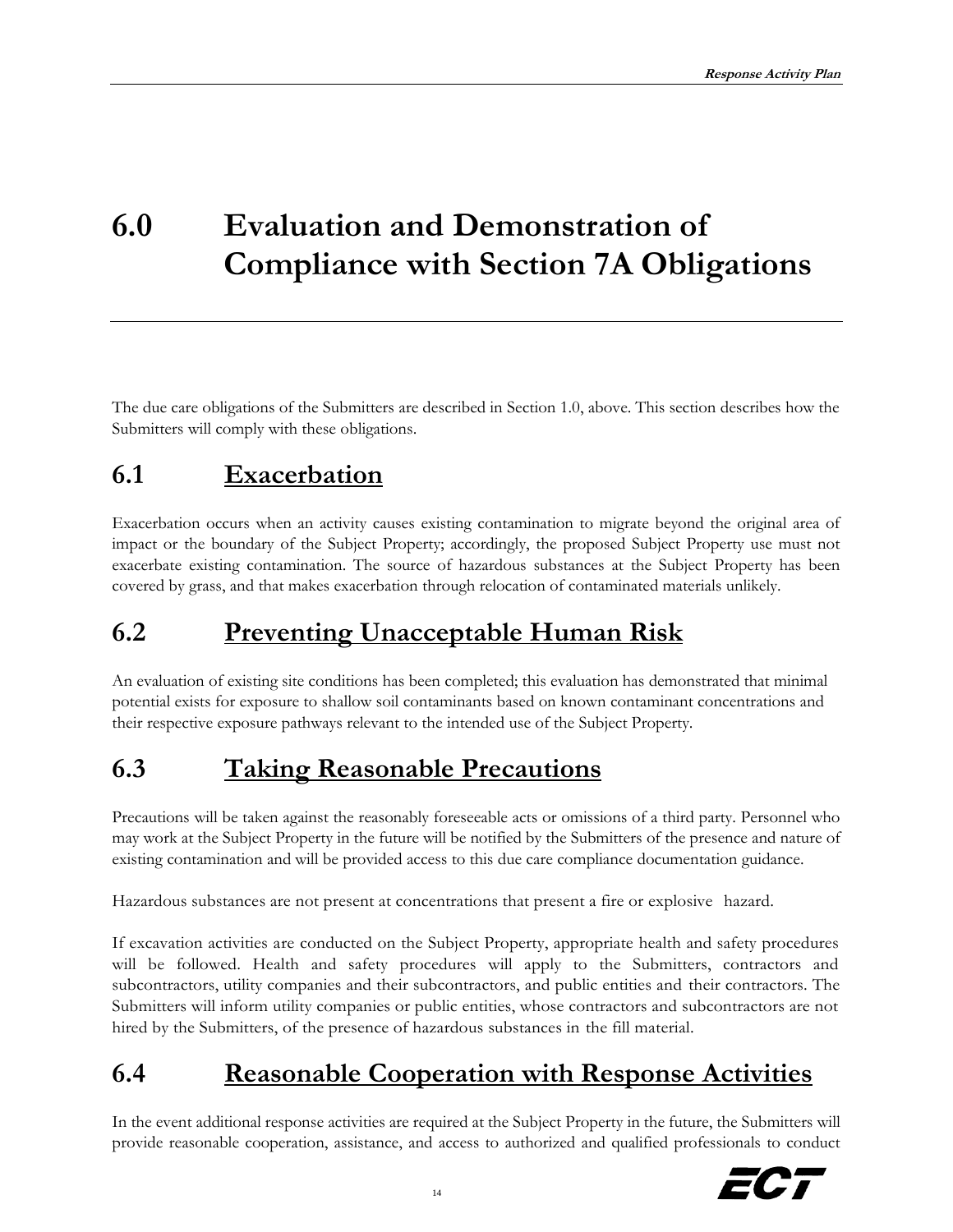these activities, including the cooperation and access necessary for the installation, operation, and maintenance of any remedial action components.

## <span id="page-14-0"></span>**6.5 Use Restriction Compliance**

Restrictions on land or resource use have not been established or required in connection with the planned property use and response activities. If any land use or resource restrictions are placed on the Subject Property as a result of future investigations or findings, the Submitters will ensure compliance as appropriate.

## <span id="page-14-1"></span>**6.6 Effectiveness or Integrity of Use Restrictions**

Restrictions on land use or resource use have not been established or required in connection with the planned property use or response activities. If any land use or resource use restrictions are placed on the Subject Property as a result of future investigations or findings, the effectiveness and integrity of these restrictions will not be impeded.

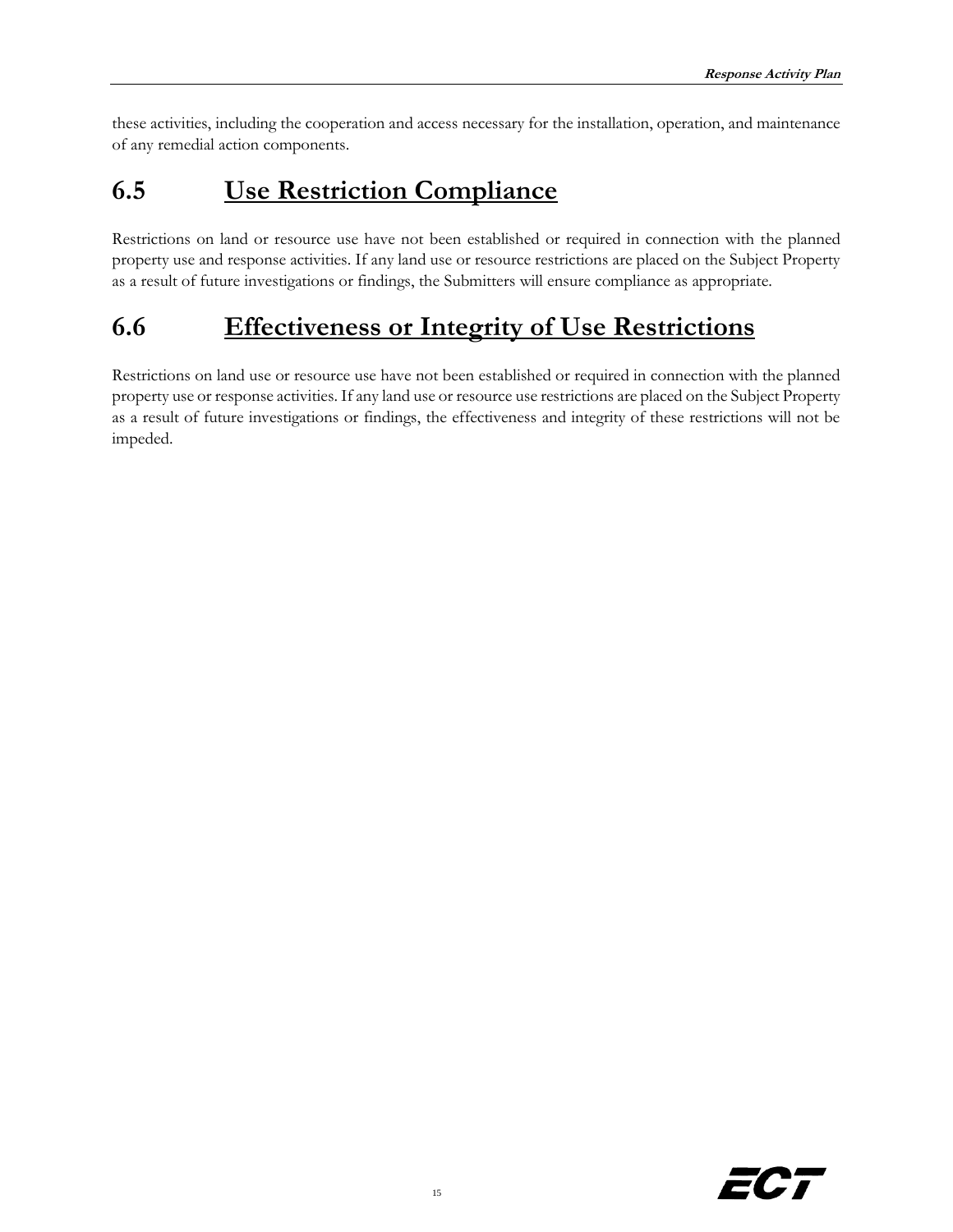# <span id="page-15-0"></span>**7.0 Notification Requirements**

The Submitters will maintain this documentation that due care obligations have been evaluated and response actions beyond those described in Section 5.0 are not warranted based on the planned use of the Subject Property. If requested, this documentation will be provided to the MDEQ.

The following provides a discussion of the notification requirements pertaining to utilities, easement holders, abandoned containers, migrating contamination, fire and explosion hazards, and soil movement.

## <span id="page-15-1"></span>**7.1 Rule 1013 Notice - Utility/Easement Holders**

Appropriate health and safety procedures will be followed during any future excavation activities that may be conducted at the Subject Property. Health and safety procedures will apply to the Submitters, contractors and subcontractors, utility companies and their subcontractors, and public entities and their contractors. The Submitters will inform utility companies or public entities, whose contractors and subcontractors are not hired by the Submitters, of the presence of shallow soil contamination at the Subject Property. Copies of this due care compliance documentation guidance will be provided to any construction contractors prior to performing subsurface activities at the Subject Property in order to inform these parties of due care precautions.

### <span id="page-15-2"></span>**7.2 Rule 1015 Notice -Abandoned Containers**

Based on the all appropriate inquiry and additional investigation conducted by the Submitters, there are no known abandoned containers on the Subject Property.

### <span id="page-15-3"></span>**7.3 Rule 1017 Notice - Migrating Contamination**

A geotechnical survey conducted on the Subject Property indicated that the site has been filled with compacted sand and occasional broken brick and concrete. The fill, identified with exceeding concentrations of selenium, is reported to lie on the upper three feet of the Subject Property. Below the fill, ECT observed mostly brown clay with some sand. Based on the shallowness of the fill, hazardous substances will not migrate deeper into the groundwater aquifer.

## <span id="page-15-4"></span>**7.4 Rule 1019 Notice -Fire/Explosion Hazards**

No known fire or explosion hazards are associated with the residual hazardous substances; therefore, a Rule 1019 notice is not required.

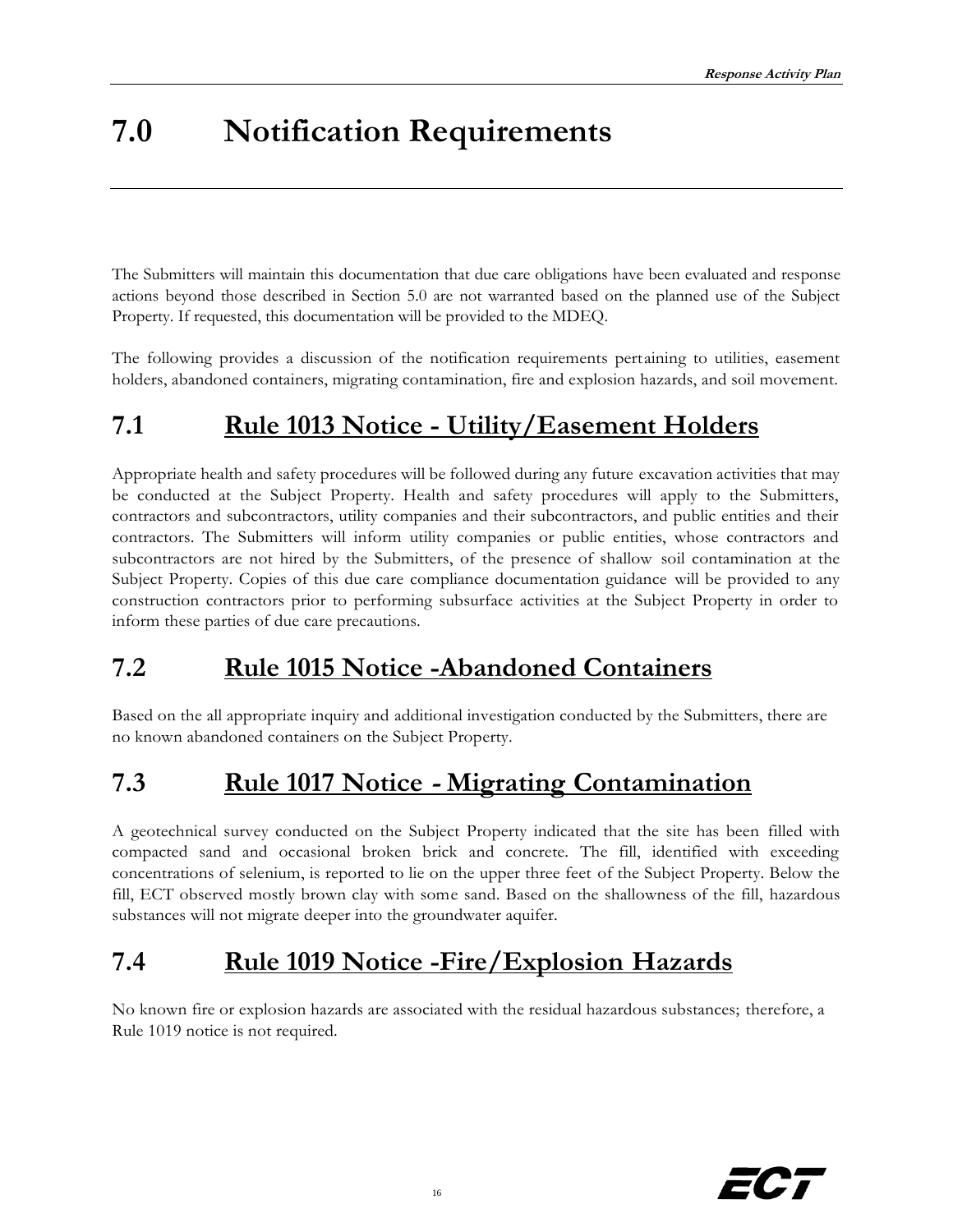## <span id="page-16-0"></span>**7.5 Soil Movement Notice**

Any relocation of contaminated soil at the Subject Property will be consistent with Part 201 Rule 299.5542 (Relocation of Soil; notification of department under Section 20120c of NREPA). All soil removed from areas that have been shown to be impacted will be properly characterized and properly disposed.

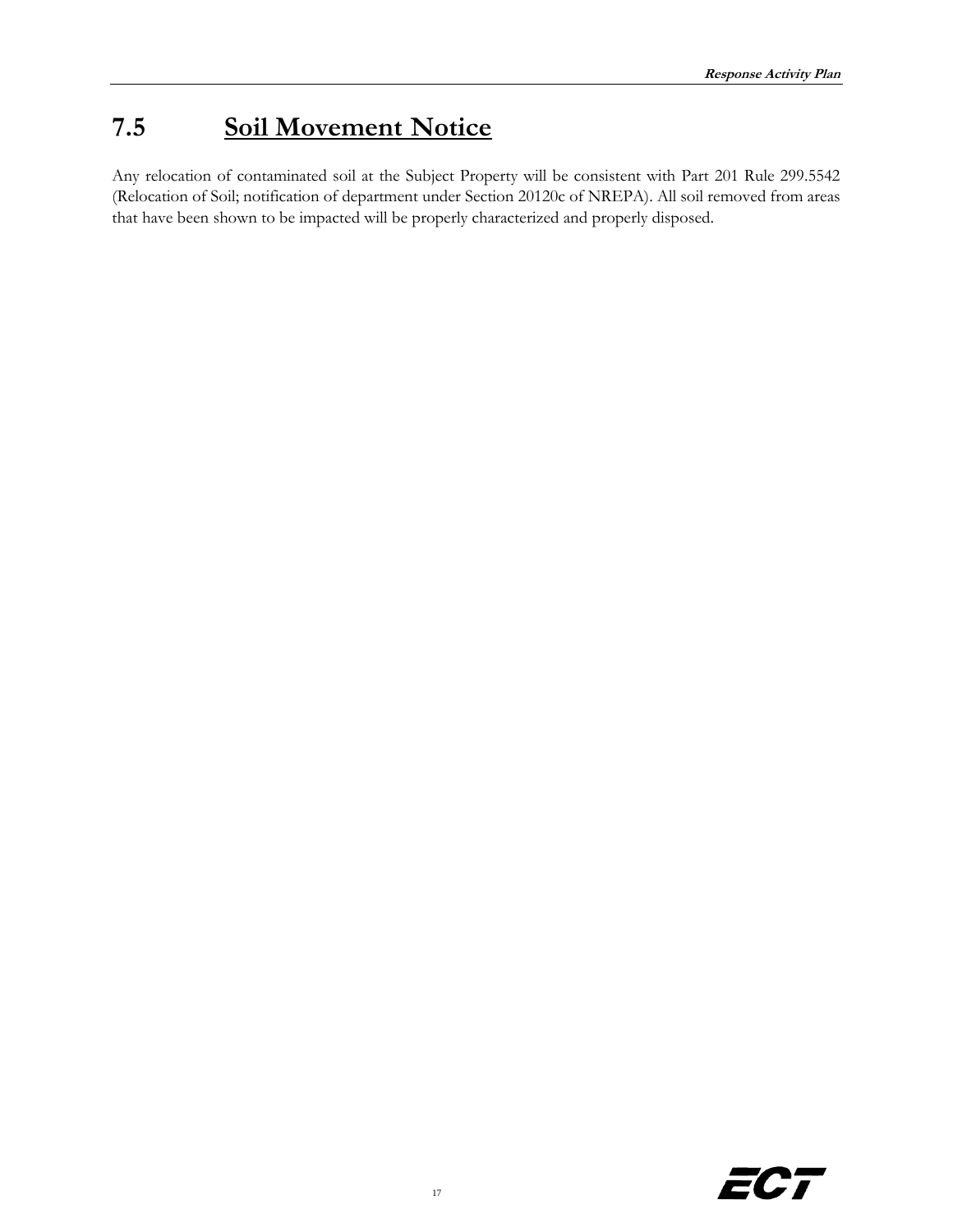# <span id="page-17-0"></span>**8.0 Compliance with Land Use Restrictions and Institutional Controls**

The Submitters will comply with any established land use restrictions and/or institutional controls and will not impede the effectiveness or integrity of any institutional control employed in connection with a response action.

### <span id="page-17-1"></span>**8.1 Cooperation, Assistance, and Access**

The Submitters will provide full cooperation, assistance, and access to persons who are authorized to conduct response actions at the Subject Property.

## <span id="page-17-2"></span>**8.2 Compliance with Information Requests and Administrative Subpoenas**

The Submitters will comply with any request for information issued by government agencies or authorities having jurisdiction.

The Submitters will maintain up-to-date documentation (such as photographs) of compliance with applicable due care responsibilities and continuing obligations, as applicable, and will make such documentation available to the MDEQ upon request.

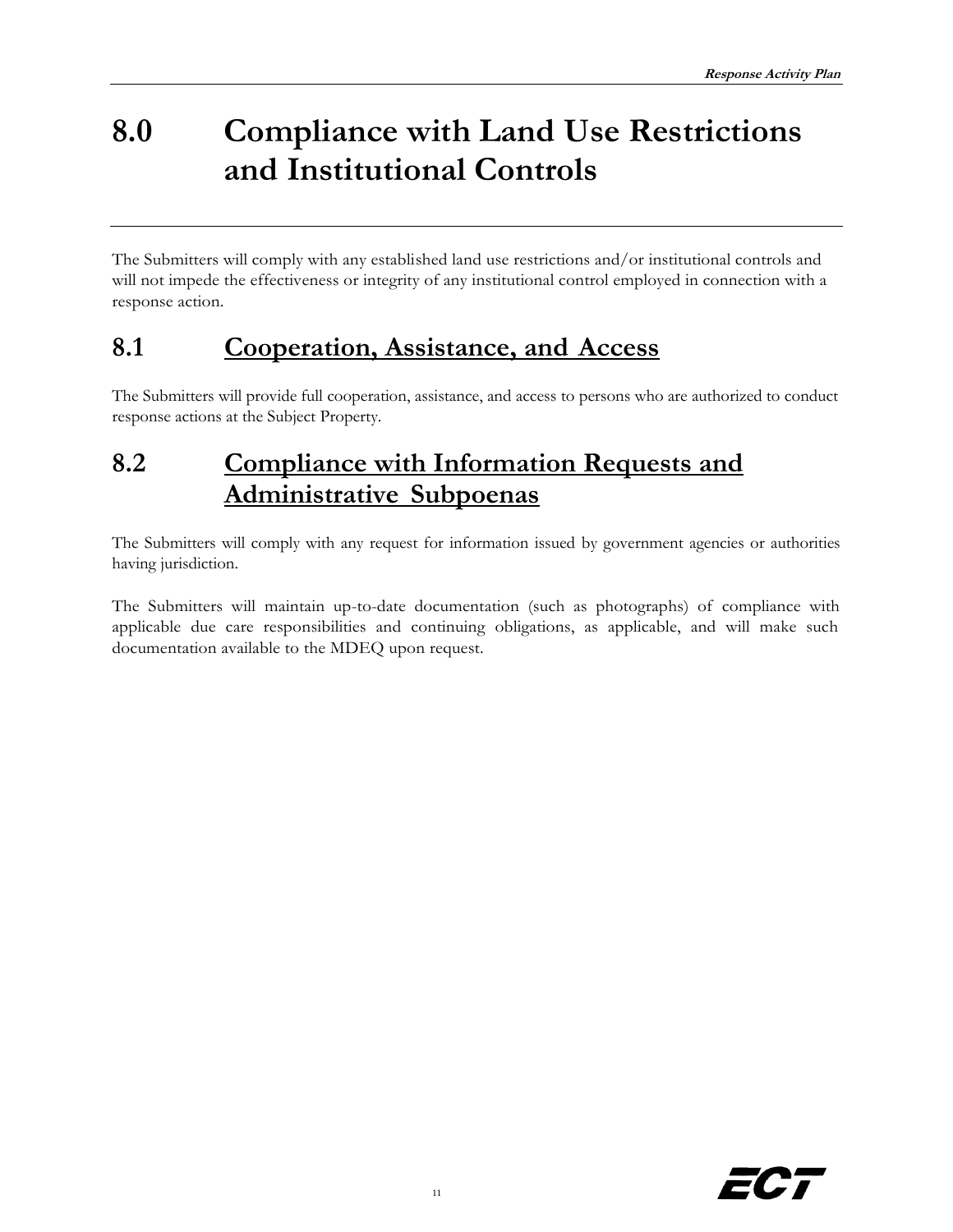## <span id="page-18-0"></span>**9.0 Limitations**

This response activity plan has been prepared based on the results of sampling and analytical testing performed in September 2018, together with an understanding of the Submitters' planned use of the Subject Property. In the event that the planned use of the Subject Property changes significantly, the due care compliance documentation guidance provided in this response activity plan should be revised to reflect the changes. Regardless of the intended use of the Subject Property, this due care compliance documentation guidance provided in this response activity plan is not intended for use as a site-specific health and safety plan.